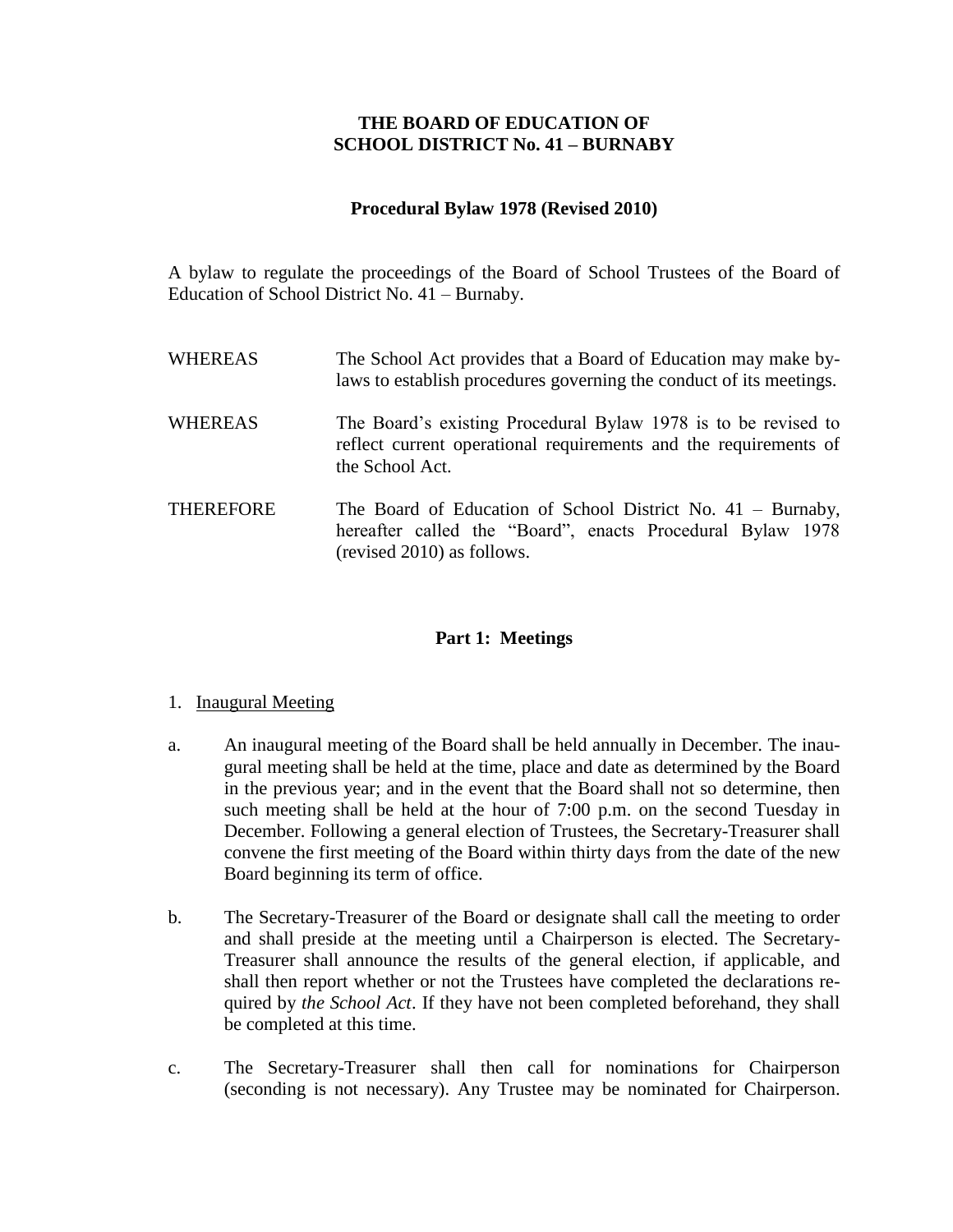The Secretary-Treasurer will then announce the names of Trustees nominated and at that time any nominee may withdraw their name. If more than one nomination remains for Chairperson, a vote by ballot shall be taken. All Trustees present at the meeting shall have a vote. A clear majority of those voting shall be required for election. If there is no clear majority on the first ballot, balloting shall continue until a clear majority is achieved.

- d. The Chairperson shall then take the chair and call for nominations for the office of Vice-Chair. Any Trustee may be nominated for Vice-Chair. The Chairperson will then announce the names of Trustees nominated and at that time any nominee may withdraw their name. If more than one nomination remains for the office of Vice-Chair, a vote by ballot shall be taken. All Trustees present at the meeting shall have a vote. A clear majority of those voting shall be required for election. If there is no clear majority on the first ballot, balloting shall continue until a clear majority is achieved.
- e. If for the election of either Chairperson or Vice-Chair more than two nominations are received, and if at the first ballot no Trustee receives a clear majority, balloting shall continue until one Trustee shall have received a clear majority. At each successive ballot the name of the Trustee receiving the fewest votes at the previous ballot shall be dropped. If by reason of an equality of votes it is not possible to determine which name shall be dropped, then a special ballot shall be taken for that purpose.
- f. The term of office of the Chairperson and Vice-Chair shall be one year.

### 2. Role of the Board Chair and Vice-Chair

- a. The Chair will preside over all board meetings and ensure that such meetings are conducted in accordance with the Procedural Bylaw.
- b. The Chair will keep informed of significant developments within the district.
- c. The Chair will keep the Board, Superintendent and Secretary-Treasurer informed of all matters coming to his/her attention that might affect the district.
- d. The Chair and Vice-Chair will confer in advance with the Superintendent and Secretary-Treasurer on the items included on board agendas.
- e. The Chair will act as the chief spokesperson for the Board by stating positions consistent with board direction and policies except for those instances where the Board has delegated this role to another trustee or staff member.
- f. The Chair will act as ex-officio member of all committees appointed by the Board.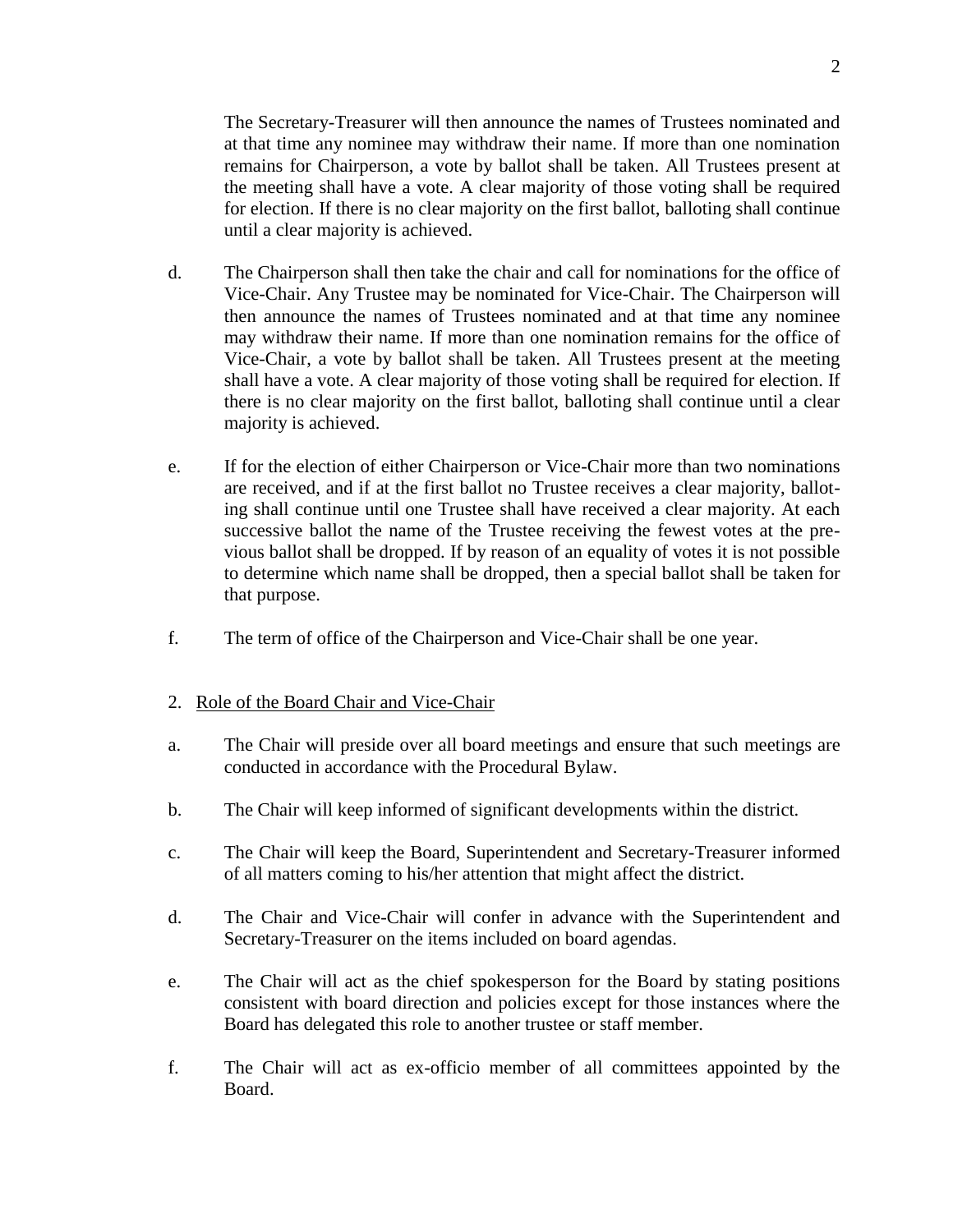h. The Vice-Chair will assist the Chair as appropriate and will act on behalf of the Chair in the event of his/her absence.

# 3. Regular and Special Meetings

- a. Meetings of the Board shall be held in the Board Room at the Board Office at least once during each month on a Tuesday at the hour of 7:00 p.m., or upon such other day or days during the month, or at such other hour, or such other place, as the Board may decide. In any case a meeting shall be held at least once in every three months.
- b. A quorum shall be a majority of Trustees holding office at the time of the meeting.
- c. If, thirty minutes after the time appointed for the meeting of the Board, there should not be a quorum present, then the meeting shall stand adjourned to a date to be fixed by the Chairperson, or, in default of the Chairperson fixing the date, then until the next regular meeting. The Secretary-Treasurer shall record the names of the members present at the expiration of the thirty minutes.
- d. The Superintendent of Schools, or designate, and the Secretary-Treasurer, or designate, shall be present at all meetings of the Board. The Board may excuse either or both of these officials during discussion of any matter, but no Board action shall be taken unless both officials are present.
- e. The Board shall not remain in session for more than three hours. If in session at the end of that time, the meeting may continue upon the affirmative vote of at least two-thirds of the Trustees then present.
- f. A special meeting of the Board may be called by the Chairperson or, upon written request of a majority of the Trustees, will be called by the Secretary-Treasurer. No business other than that for which the meeting is called shall be conducted at the meeting.
- g. Forty-eight hours' notice in writing shall be given of any meeting of the Board, at the place designated by each Trustee for notice. A notice shall be deemed to have been delivered if reasonable steps have been taken to deliver notice at least fortyeight hours prior to the meeting.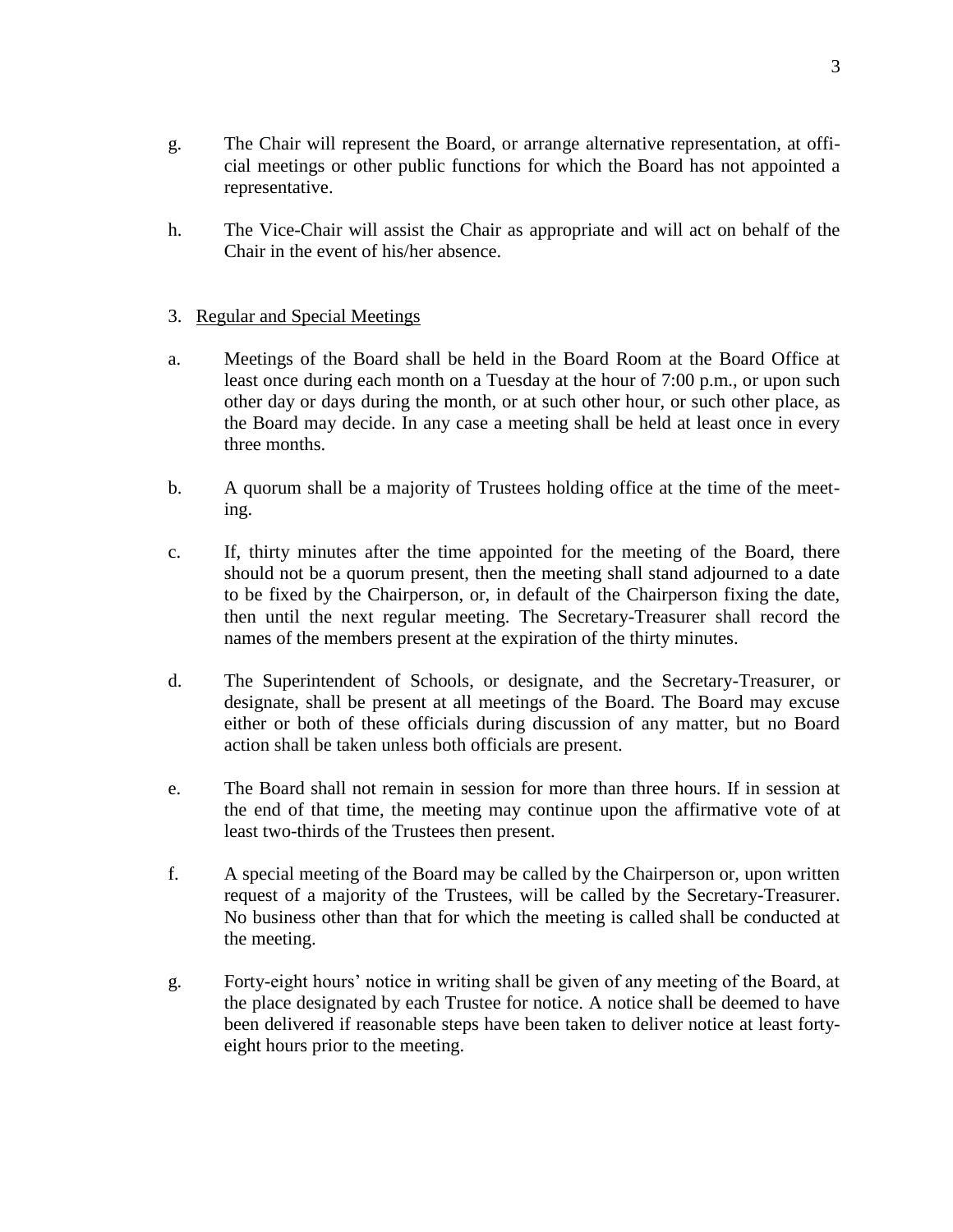- h. In the case of a special meeting, the business to be conducted shall be set out in the notice. In the case of a regular meeting, the agenda shall be distributed as notice, together if possible, with supporting material.
- i. Written notice of any meeting of the Board may be waived in emergent situations provided that reasonable steps have been taken to notify all Trustees of the meeting and that not less than the number of Trustees required to make a quorum agree to the waiving of written notice.
- j. No act or proceeding shall be valid or binding on the Board unless such act or proceeding shall have been adopted at a meeting called and held as herein provided.

# 4. Closed or In-Camera Meetings

- a. Unless otherwise determined by the Board, the following matters shall be considered at a closed meeting from which, in the public interest, persons other than Trustees and Officers of the Board have been excluded:
	- i. Personnel matters, including contract and collective agreement negotiations; matters pertaining to individual employees, including medical matters, appointment, promotion, demotion, transfer, conduct, competence, discipline, suspension, termination or retirement; grievances and requests of employees, board officers or their bargaining agents or representatives; plans that relate to the management of personnel or the administration of the Board and that have not yet been implemented or made public.
	- ii. Legal matters: accident claims and other matters where board liability may arise; legal opinions and advice respecting the liability or interest of the Board or respecting any matter to be considered in closed session; information or action regarding legal actions or potential legal actions brought by or against the Board.
	- iii. Matters pertaining to individual students, including medical matters and the conduct, discipline, suspension or expulsion of students.
	- iv. Acquisition and disposition of real property prior to finalization, including future site planning and designation; negotiations regarding purchase, lease, sale or exchange of real property; purchase of real property; consideration of appraisal reports and claims by owners; expropriation procedures.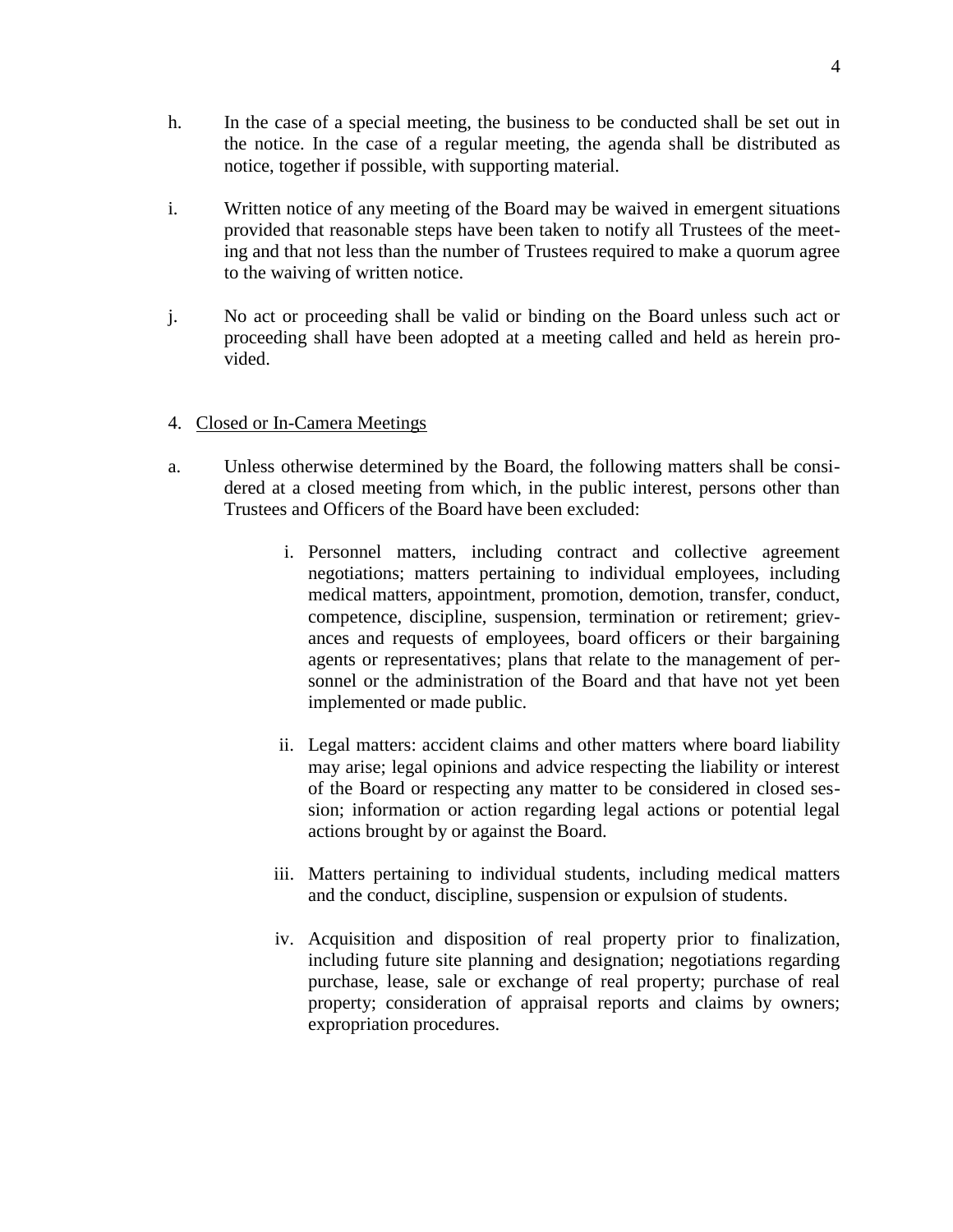- v. Matters pertaining to the safety, security or protection of board property.
- vi. Other matters where the Board decides that the public interest so requires.
- b. At the commencement of any such closed meeting a motion shall be made "that the Board considers that the public's interest requires the exclusion of all persons, other than its members and officers (including resource persons), for the purpose of dealing with the matter(s) before the meeting." If the motion is carried, the meeting shall proceed and shall deal with the business stated. If the motion is defeated the matter(s) shall be referred to public session.
- c. All other matters shall be considered in public session unless the Board shall otherwise determine.
- d. Notwithstanding any rule limiting reconsideration of the agenda, a Trustee may make a motion to move a matter from the agenda of a closed meeting or session to the agenda of the open meeting, or the reverse. The motion requires a seconder, is debatable, and requires a simple majority to pass.
- e. No Trustee shall disclose to the public the proceedings of a closed meeting unless a resolution has been passed to allow such disclosure, or the matter has already been made public in some other manner.
- f. The Board shall prepare a record containing a general statement as to the nature of the matters discussed and the general nature of the decisions reached at a meeting from which persons other than Trustees or Officers of the Board are excluded. The record of the closed meeting shall be open for inspection at all reasonable times by any person

# 5. Presiding Member

- a. The Chairperson shall preside at all meetings of the Board. In the absence of the Chairperson, the Vice-Chair, or in the absence of both the Chairperson and the Vice-Chair, another member appointed by the Chairperson shall preside.
- b. Should the Chairperson, during any meeting of the Board, desire to leave the chair for the purpose of taking part in debate or to propose or second a motion, the Vice-Chair, or in the absence of the Vice-Chair, another member of the Board appointed by the Chair shall preside.
- c. In the event that the Chairperson should vacate the office during the year or cease to be a Trustee, the Vice-Chair shall be the Chairperson of the Board for the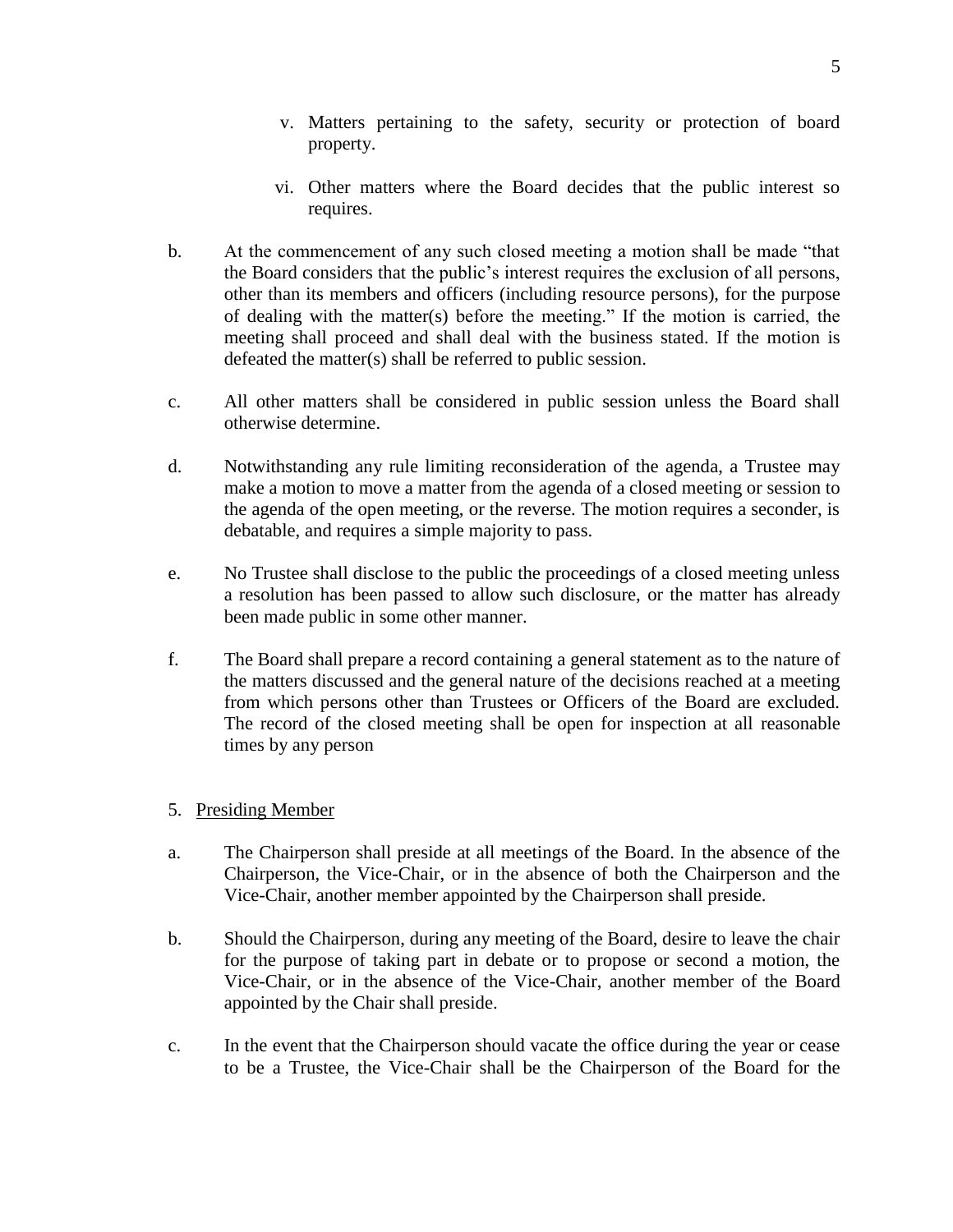remainder of the year, and the Board shall elect a Vice-Chair in the matter prescribed in Part 1, section 1, paragraph d.

- d. If the Vice-Chair shall have succeeded to the office of Chairperson pursuant to Part 1, section 5, paragraph c and shall subsequently vacate the office of the Chairperson or cease to be a Trustee before a successor as Vice-Chair has been elected, the Trustee senior in membership on the Board, or if there are two or more Trustees of equal seniority then the older or eldest of them, shall act as Chairperson of the Board pending the election of a new Chairperson of the Board in the manner prescribed in Part 1, section 1, paragraph c.
- e. If the Vice-Chair shall vacate the office of Vice-Chair or shall cease to be a member of the Board, the Board shall elect a Vice-Chair to serve for the remainder of the year in the manner prescribed in Part 1, section 1, paragraph d.

# **Part 2: Agenda**

- 1. Regular Meetings
- a. The agenda and notice of meeting shall be prepared by the Secretary-Treasurer under the direction of the Board Chairperson in consultation with the Superintendent of Schools. The order of the agenda shall be generally as follows:
	- Confirmation of the Agenda
	- Delegations
	- Good News
	- $\bullet$ Approval of Minutes
	- Board Chair Report  $\bullet$
	- Superintendent's Report  $\bullet$
	- Correspondence
	- Committee Reports
	- Administrative Services Report  $\bullet$
	- $\bullet$ Business Services Report
	- Unfinished Business
	- New Business
	- $\bullet$ Adjournment
- b. Changes to the order of business may be proposed by any Trustee and shall require a two-thirds vote or unanimous consent.
- c. Only those items included on the agenda shall be considered by the Board unless a two-thirds vote or unanimous consent of the Trustees agree to consider additional items.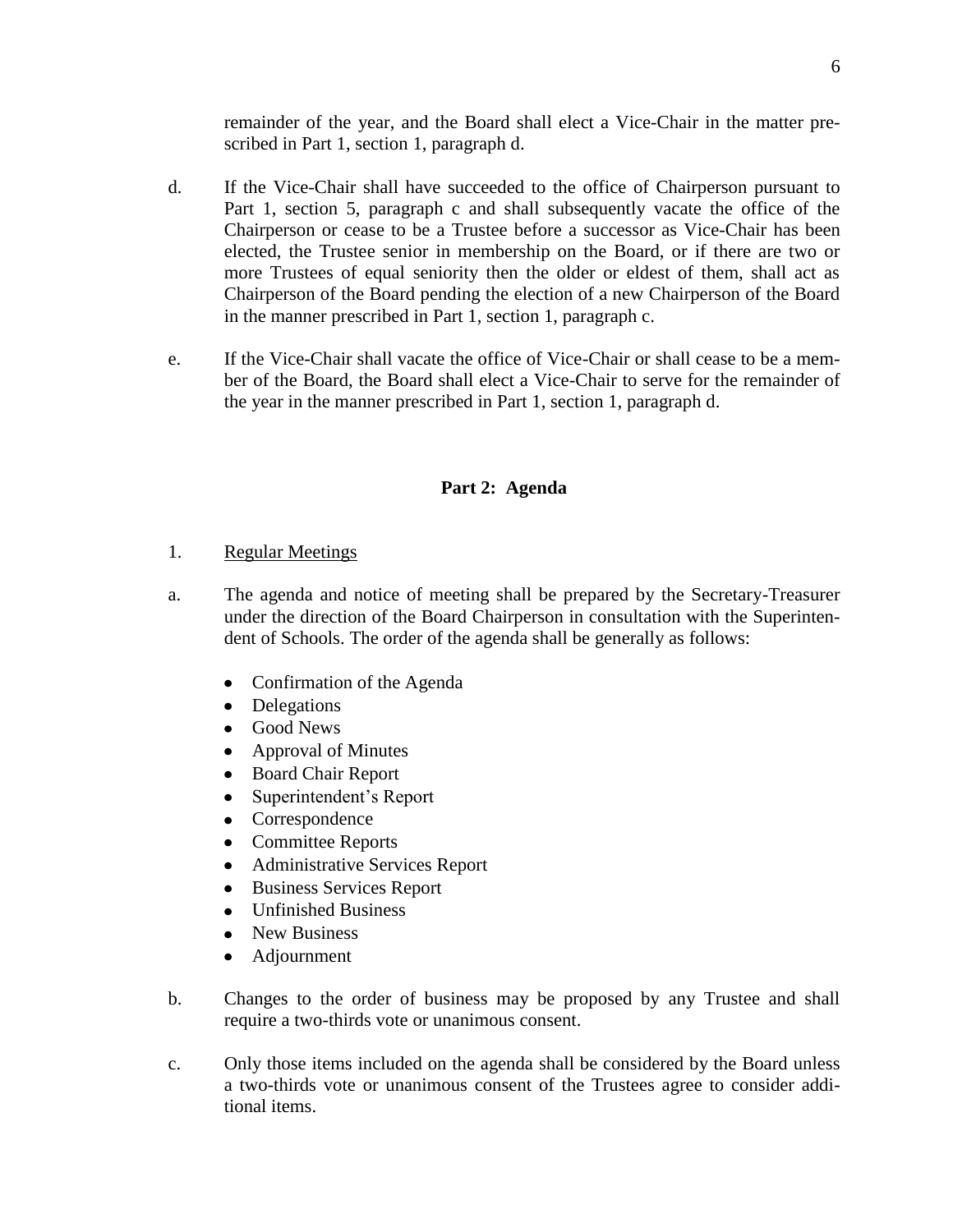### 2. Delegations

- a. Delegations of students, parents, teachers and others are welcome at regular meetings.
- b. Delegations who wish to appear before the Board shall submit an application in writing, outlining the item(s) they wish to present and naming a spokesperson. The Secretary-Treasurer will make the appropriate arrangements for the delegation to appear as appropriate. A maximum of ten minutes will be allowed for each delegation to make its presentation.
- c. A delegation appearing before the Board may present written material to the Board which, if provided to the Secretary-Treasurer in advance of the meeting, will be distributed (within reason) to the Trustees.
- d. The Board will hear the delegation's presentation and the Trustees may ask questions for clarification but no recommendations or motions concerning the presentation will be made at the time of the presentation.
- e. The matters raised by the delegation may be considered during the item "New Business" at the same meeting.

### 3. Question Period

- a. A question period shall be held in conjunction with each regular Board meeting for a duration as long as deemed warranted by the Chairperson, but not to exceed twenty minutes.
- b. The Board shall recess at 9:00 p.m., or as soon thereafter as an item of business is completed, during each regular Board meeting for up to twenty minutes for the question period, or the question period shall be held at the adjournment of each regular meeting, whichever is earlier.
- c. The following procedures shall apply to questions addressed to the Chairperson presiding over the "question period":
	- i. Questions or requests for information received by 4:00 p.m. on the Friday preceding the regular Board meeting will be answered briefly at the meeting, or clarification will be made regarding the disposition of a written response.
	- ii. Questions asked by persons who are present, and who identify themselves by name, will be responded to immediately if the Board has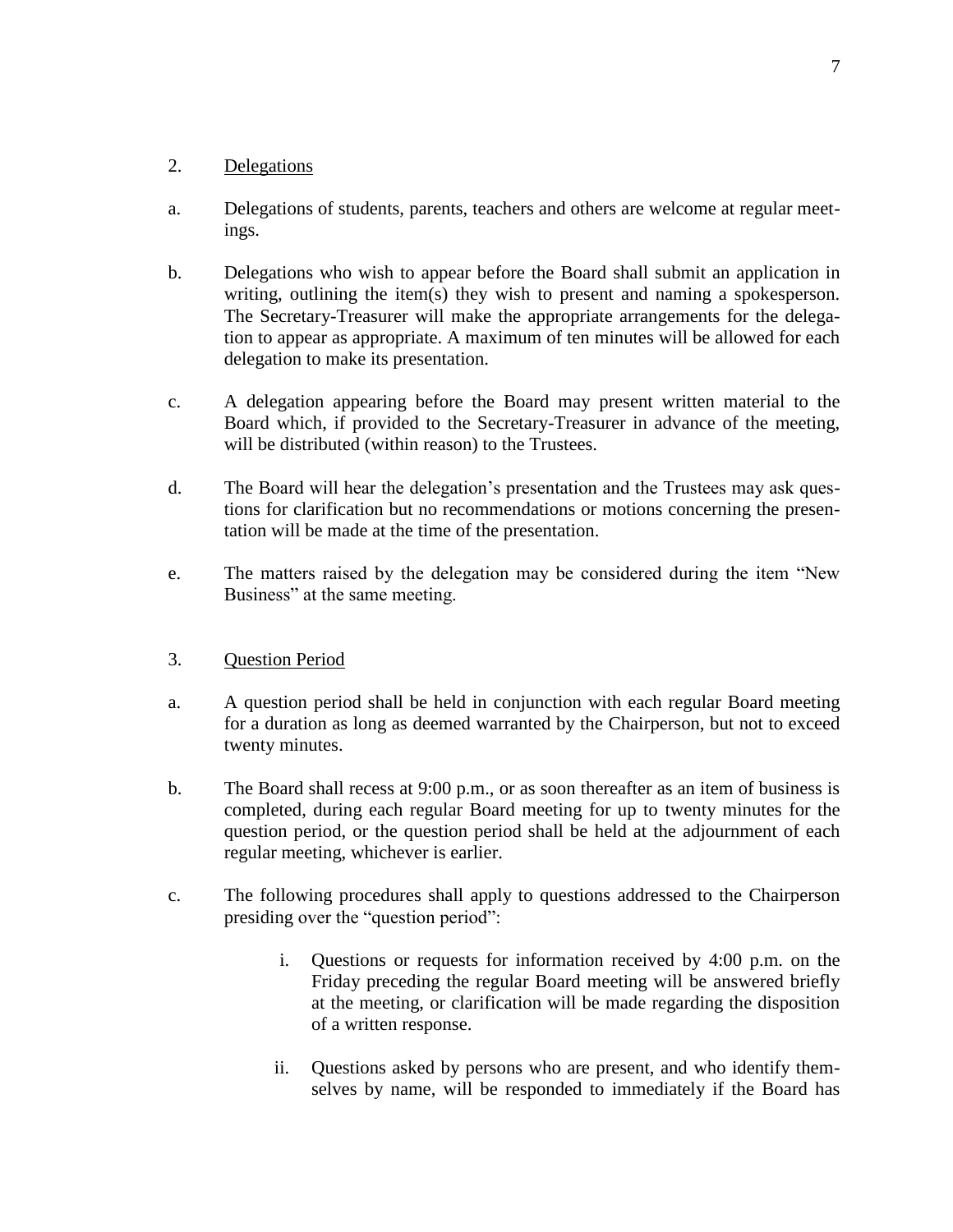dealt with the matter previously or if an answer based upon an established board decision can be given. If this is not the case, or if officials do not choose to respond, the question will be recorded and a written response will be provided.

iii. Questions or inquiries which deal with or reflect upon the personal or professional attributes of individuals will not be recognized.

# **Part 3: Rules of Order**

### 1. Motions

- a. A motion, when introduced, brings business before the meeting for possible action. A motion should be worded in a concise, unambiguous and complete form and if lengthy or complex, should be submitted in writing.
- b. The Chairperson may divide a motion containing more than one subject and it shall be voted on in the form it is divided.
- c. No question shall be determined by the Board unless upon motion of a Trustee seconded by another Trustee.
- d. A main motion may be withdrawn by a mover and seconder at any time before final action is reached, provided no Trustee objects.
- 2. Voting
- a. At all meetings of the Board all questions shall be decided by the majority of the votes of the Trustees present and voting save as otherwise provided by these bylaws on *the School Act*.
- b. Every Trustee present at a meeting of the Board, when a question is put, shall have a vote thereon. This vote shall be in the affirmative or negative or shall be an abstention. The Chairperson has a vote on all matters which come to a vote before the Board. He/she does not have an additional vote in the case of an equality of votes.
- c. No Trustee shall have more than one vote on any question whether at a meeting of the Board or in Committee of the Whole or any other committee.
- d. In event of an equality of votes the motion shall be deemed to be negative.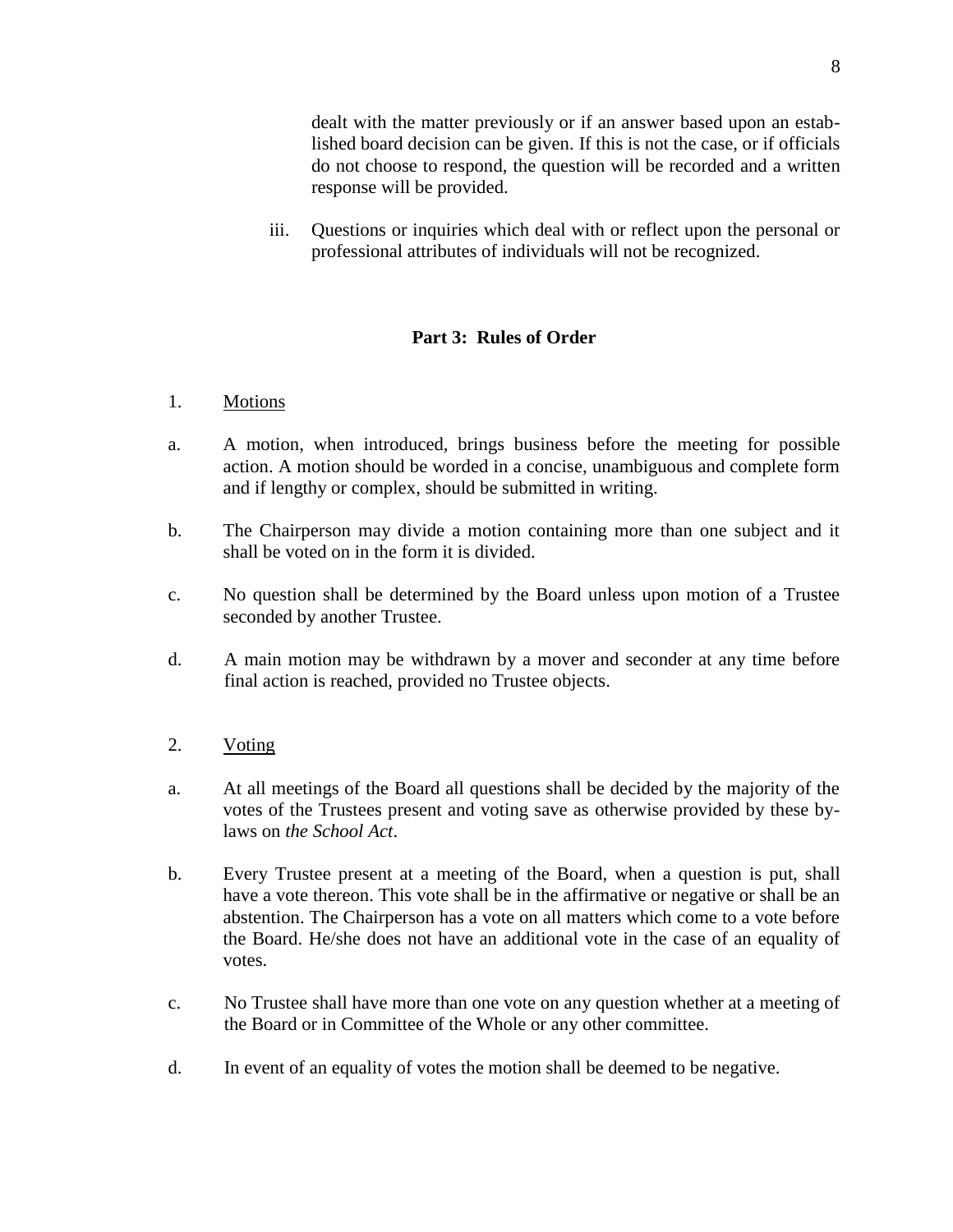# 3. Appeals from the Chairperson

a. When the Chair Chairperson or other presiding officer is called upon to decide a point of order or practice, he/she shall give his/her decision and state the rule applicable to the case. An appeal from the ruling of the Chairperson shall be decided by a majority of the members of the Board present. When the ruling of the Chairperson is appealed against, he/she shall, without debate, put the question in the following words: "Shall the ruling of the Chair be sustained?" and he/she has the right to state his/her reasons for the decision given.

# 4. Reconsideration and Rescission

- a. No question once decided by the Board shall be reconsidered or rescinded during the same calendar year in which the said question was decided unless:
	- i. by order of the majority of the votes of the members present and voting, and
	- ii. the motion for such reconsideration or rescission is brought by a Trustee who voted on the prevailing side when the motion was first adopted or rejected.
- b. Provided, however, that nothing in this section shall be construed as depriving any Trustee who was not a Trustee at the time a decision was reached on a resolution from moving the reconsideration or rescission of such resolution in the same calendar year.
- 5. Debate
- a. Debate shall be strictly relevant to the question before the meeting. The Chairperson shall warn speakers who violate this rule or who persist in tedious or repetitious debate
- b. Speakers shall be recognized by the Chairperson and shall address all remarks to the Chairperson.
- c. Each Trustee has the right to speak twice on the same question on the same day but cannot make a second speech so long as any Trustee who has not spoken on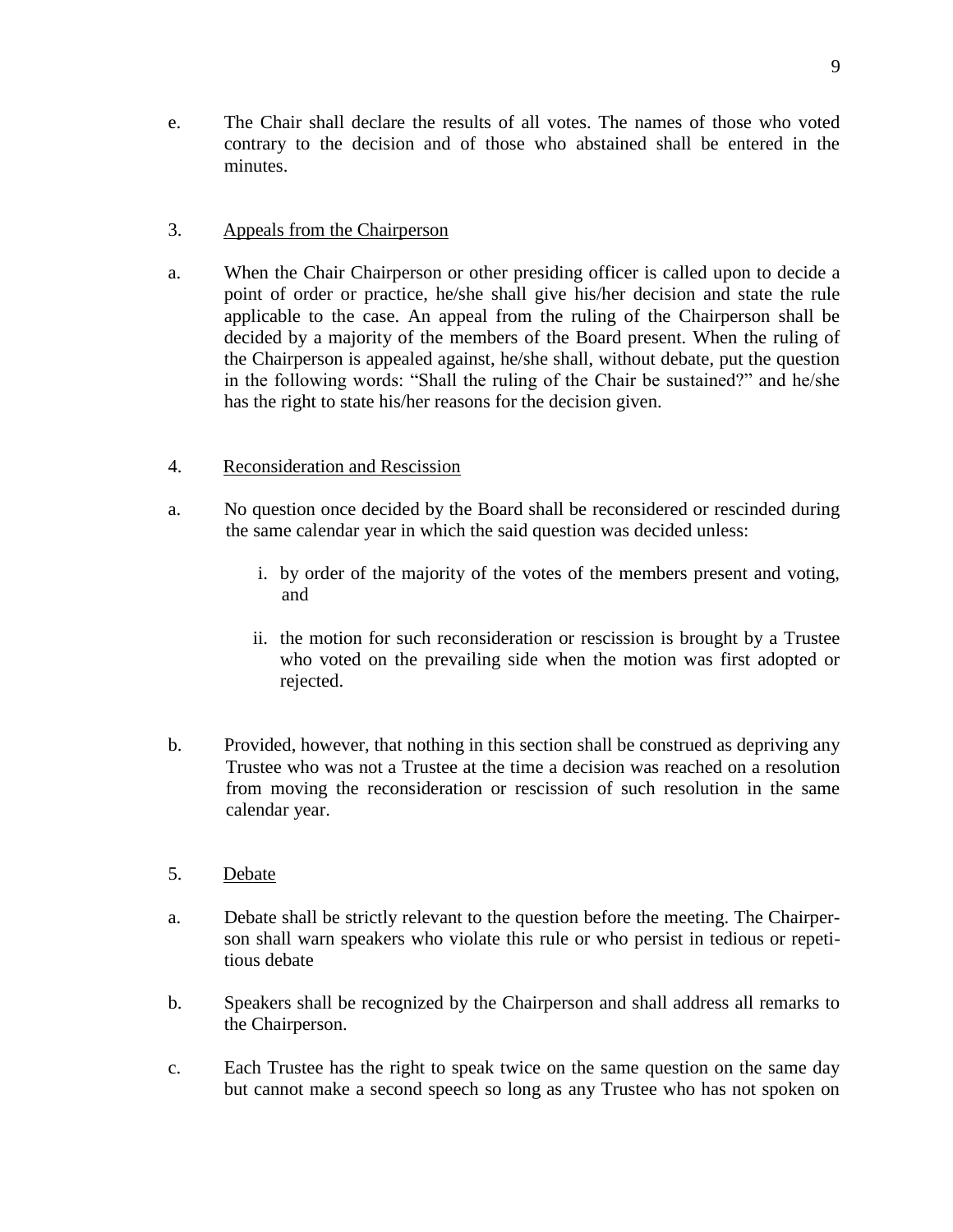that question desires to speak. No Trustee shall speak for more than five minutes at one time.

- d. A matter of privilege (dealing with the rights or interests of the Board as a whole or of a Trustee personally) may be raised at any time and shall be dealt with forthwith before resumption of business.
- e. No Trustee shall interrupt another Trustee who has the floor except to raise a point of order, a point of privilege or to disclose a conflict of interest.

# 6. Confidential Information

a. Any documentary or oral information given to or obtained from a Trustee, whether directly or indirectly, and characterized by either the Chairperson of the Board, a Standing Committee, the Superintendent of Schools or the Secretary-Treasurer as being confidential, shall not be disclosed by any Trustee unless the Board authorizes the disclosure of such information.

# Part 4: Committee of the Whole

- a. The Board may resolve itself into Committee of the Whole for the consideration of the reports of committees or of any motion or other matter before the Board. During such consideration in Committee of the Whole, the Chairperson may vacate the Chair and call any member thereto; and it shall be the duty of such member to preside until the committee rises.
- b. The rules of the Board shall be observed in Committee of the Whole.
- c. A report from the Committee of the Whole may be amended by a majority of the Board before its adoption without being referred back into Committee of the Whole for that purpose.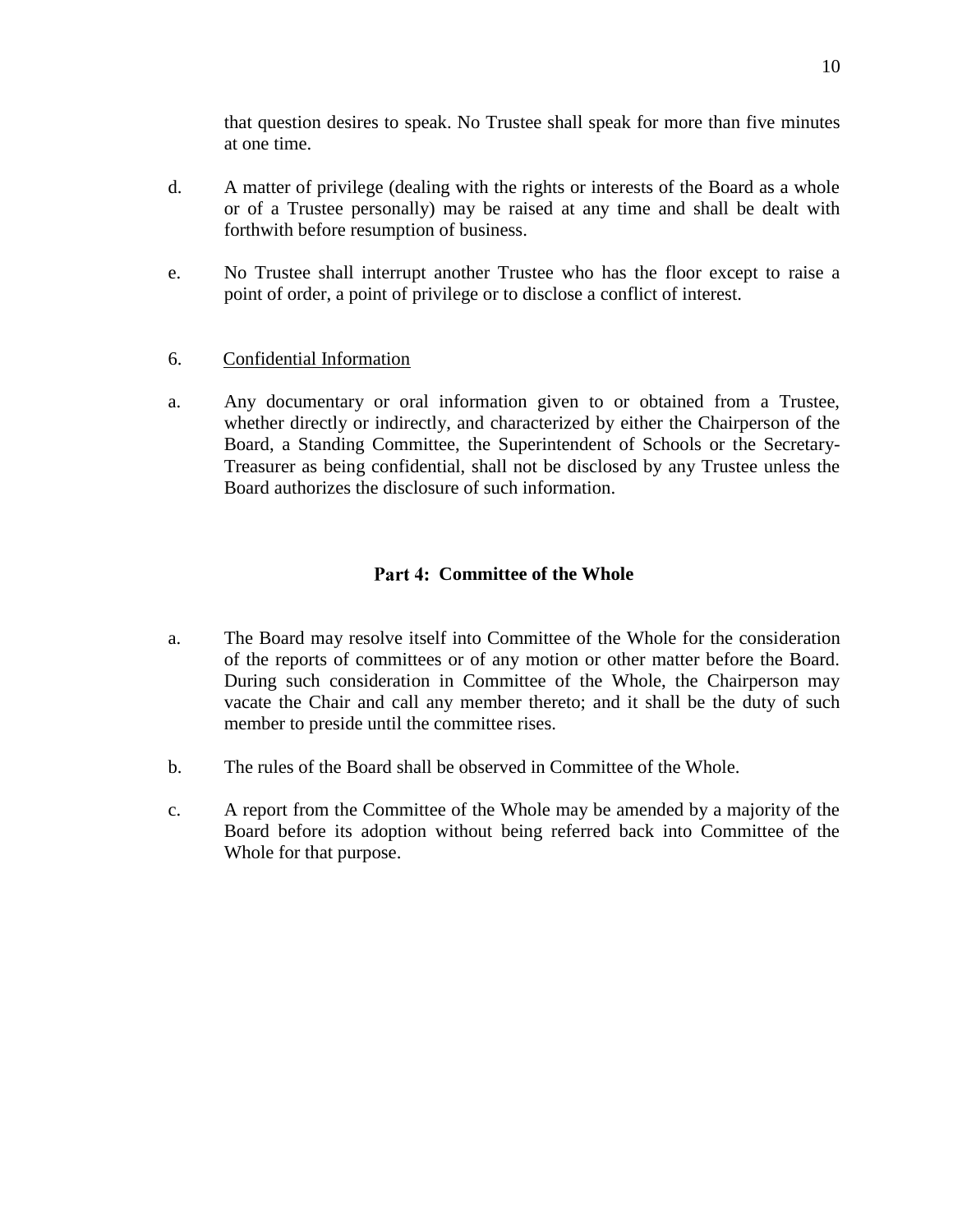# **Part 5: Standing and Ad-Hoc Committees**

- 1. Standing Committees
- a. There shall be the following standing committees of the Board:
	- Buildings and Grounds
	- Community Relations
	- Education
	- Finance
	- $\bullet$ Management
	- Policy
	- Youth and Community Services
- b. The Finance and Community Relations standing committees shall be comprised of the full Board and all other standing committees shall be composed of one fewer than one-half of the Board.
- c. The Chairperson and member Trustees of each standing committee shall be appointed annually by the Board on the recommendation of the Chairperson of the Board at the second meeting within the month of January after the Chairperson has had time to consult with the other Trustees.
- d. Standing committees shall have jurisdiction to consider and make recommendations to the Board in matters assigned to them or in other matters within their terms of reference.
- e. The dates, times and places of standing committee meetings shall be established at each standing committee's first regular meeting following the Board Chairperson's appointment of standing committee members. The dates, times and places of standing committee meetings shall be publicized on a regular basis.
- f. The preparation of the agenda for a standing committee shall be the responsibility of the staff member first named to that committee in cooperation with the committee's chair, and it shall be available at least two days before standing committee meeting dates.
- g. Meetings of the Buildings and Grounds, Education, Policy and Youth and Community Services standing committees normally shall be open to the public. It is recognized that standing committees may meet in-camera to consider such items as described in Part 1, section 4 of this bylaw. Members of the public attending public meetings will do so as observers only.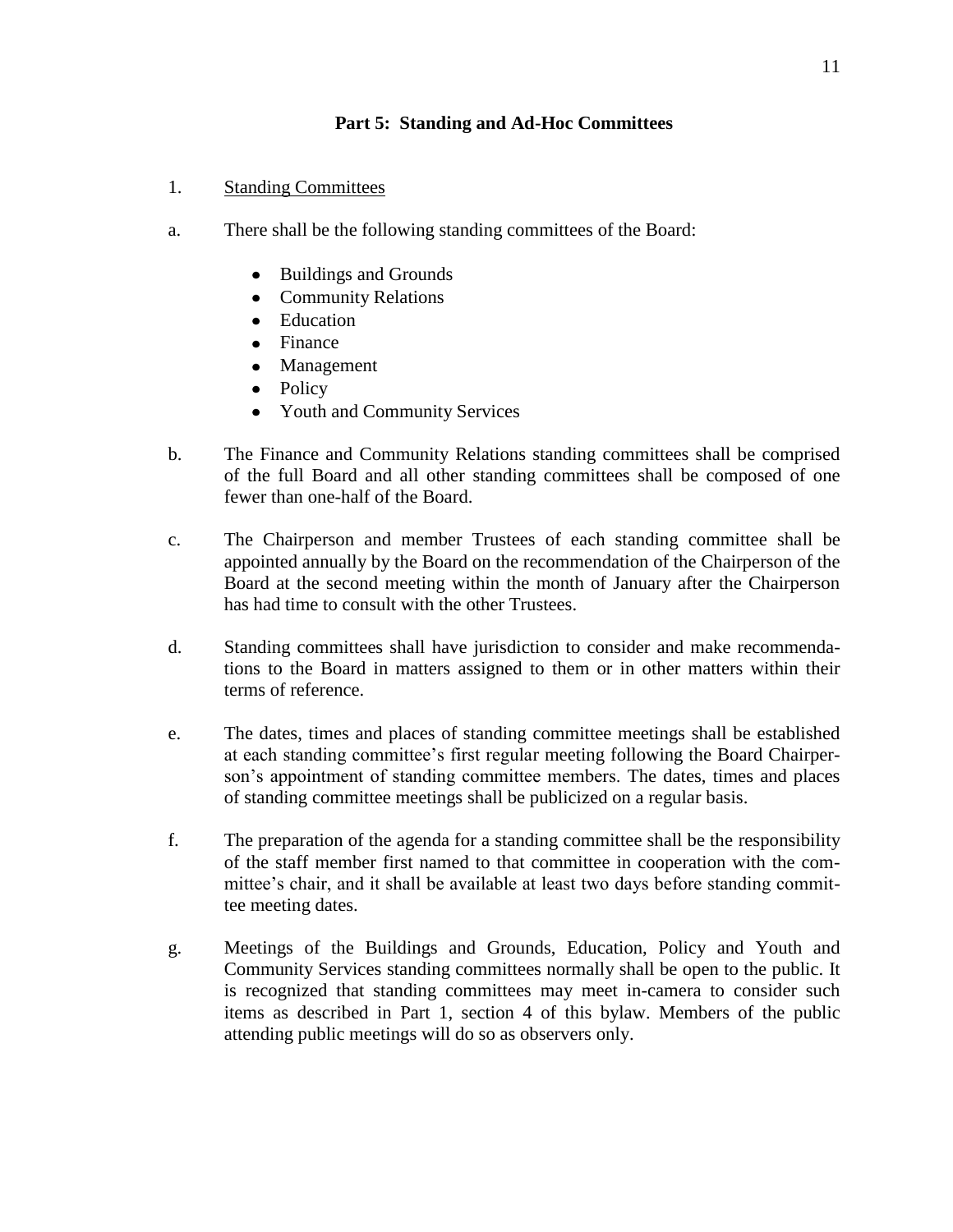- h. If any vacancy shall occur in a standing committee of the Board, the Board shall name a successor to fill the position.
- i. The Board may appoint non-trustees to be regular participants in standing committees. Board-appointed participants may fully participate in the committee meetings but only appointed Trustee members of the committee may vote.
- j. The Board may from time to time appoint ad-hoc committees to consider or inquire into any specified matter and to report to the Board. The Chairperson and the member Trustees of an ad-hoc committee shall be appointed by the Board, but the combined number shall not exceed three. The Board may appoint non-trustee participants to ad-hoc committees who may fully participate in the committee meetings, but only appointed Trustee members of the committee may vote.
- k. A quorum for a committee shall be a majority of the member Trustees.
- l. The Chairperson of the committee shall preside and may vote on all motions. In the absence of the Chairperson, the members may appoint one of their number to act as Chairperson for the meeting.
- m. All committees shall report their recommendations to the Board in writing. A minority of any committee may also report to the Board in writing.
- n. Meetings of committees shall be convened by the Chairperson of the standing committee. Any two Trustee members of a committee may require a meeting of the committee to be convened.
- o. Any member of the Board may attend meetings and participate in discussion of any committee, but only appointed Trustee members of the committee may vote.
- p. Action of any committee shall not be binding until formally approved by the Board.
- q. The Superintendent of Schools or the Secretary-Treasurer or designate shall keep the Chairperson of each of the committees informed of matters within the jurisdiction of the committee.
- r. The Chairperson of each committee shall designate a member to act as Chairperson in his/her absence. Such appointee shall assume all the powers and duties of the Chairperson when acting as such.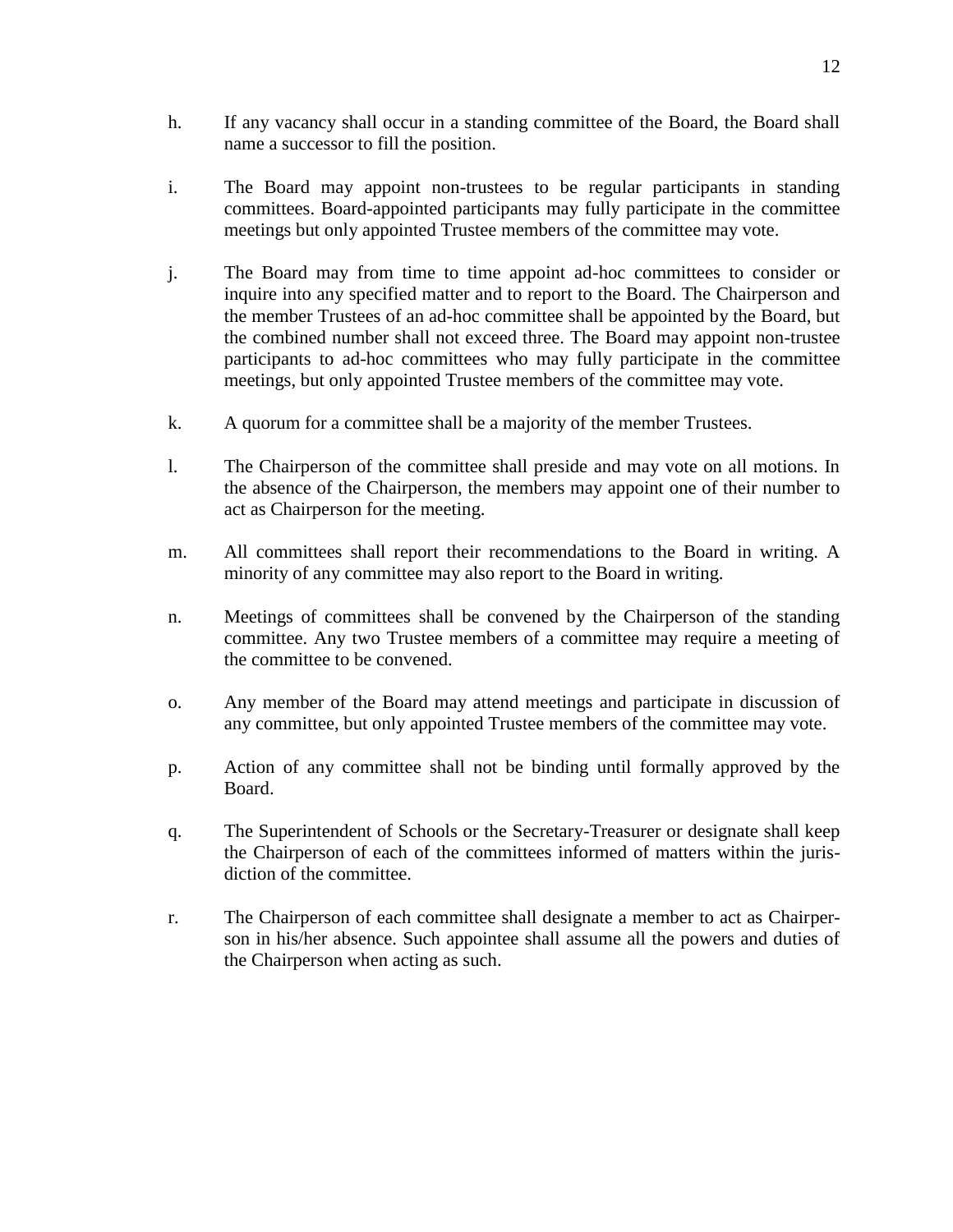### 2. Terms of Reference

#### a. Buildings and Grounds Committee

- i. To consider matters of building construction, maintenance of district facilities, transportation and custodian services.
- ii. To formulate long-range plans for school district physical facilities.
- iii. To recommend representatives on behalf of the Board to organizations or bodies within and outside the city whose activities affect the district's physical facilities.
- iv. To make recommendations to the Board on those sections of the annual budget which pertain to the district's physical facilities.
- v. To consider such other matters as may be referred by the Board and make recommendations thereon as required.

### b. Community Relations Committee

- i. To consider community opinion on school district activities and programs.
- ii. To review communication channels between the community and the Board and between the Board and its total staff.
- iii. To make recommendations to the Board on those sections of the annual budget which pertain to the district's community relations program.
- iv. To consider such other matters as may be referred by the Board and make recommendations thereon as required.

#### c. Education Committee

- i. To consider matters affecting the educational programs of the school district and make recommendations where appropriate.
- ii. To receive and consider reports and recommendations from district staff, partner groups and community groups on educational matters referred by the Board.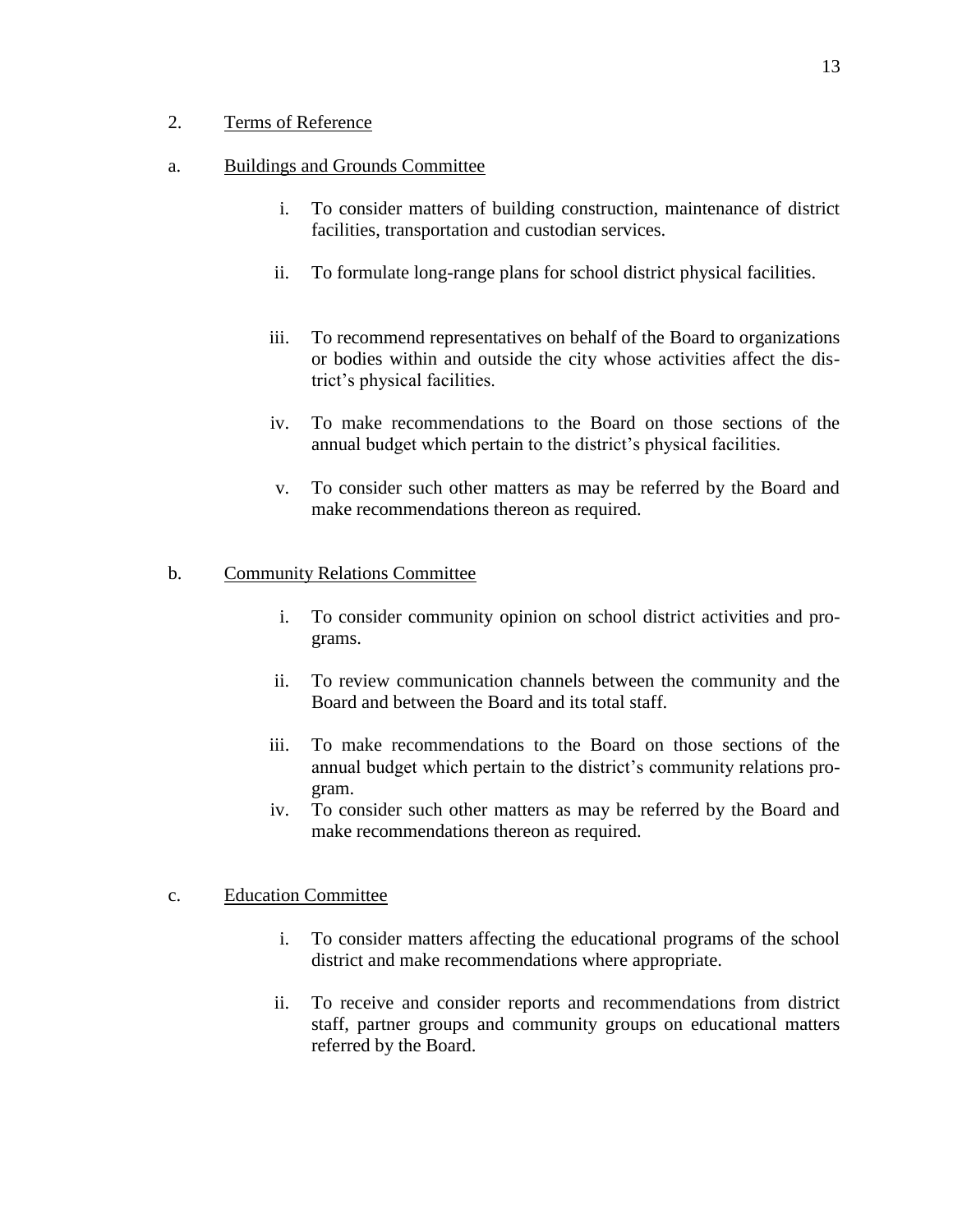- iv. To make recommendations to the Board on those sections of the annual budget which pertain to the district's educational programs.
- v. To consider such other matters as may be referred by the Board and make recommendations thereon as required.

### d. Finance Committee

- i. To make recommendations to the Board on the district's business and accounting services.
- ii. To make recommendations to the Board on the district's capital and operational budgets.
- iii. To receive and discuss input from stakeholder groups regarding finance matters referred to the committee.
- iv. To provide advice and information to the Board to support the effective and efficient financial and capital operation of the district.
- v. To consider such other matters as may be referred by the Board and make recommendations thereon as required.

### e. Management Committee

- i. To consider questions of overall school district management.
- ii. To consider appointments, salaries and benefits, working conditions, employee contracts and other personnel matters.
- iii. To make recommendations to the Board on those sections of the annual budget which pertain to personnel or to other matters not encompassed by the deliberations of the Board's other standing committees.
- iv. To consider such other matters as may be referred by the Board and make recommendations thereon as required.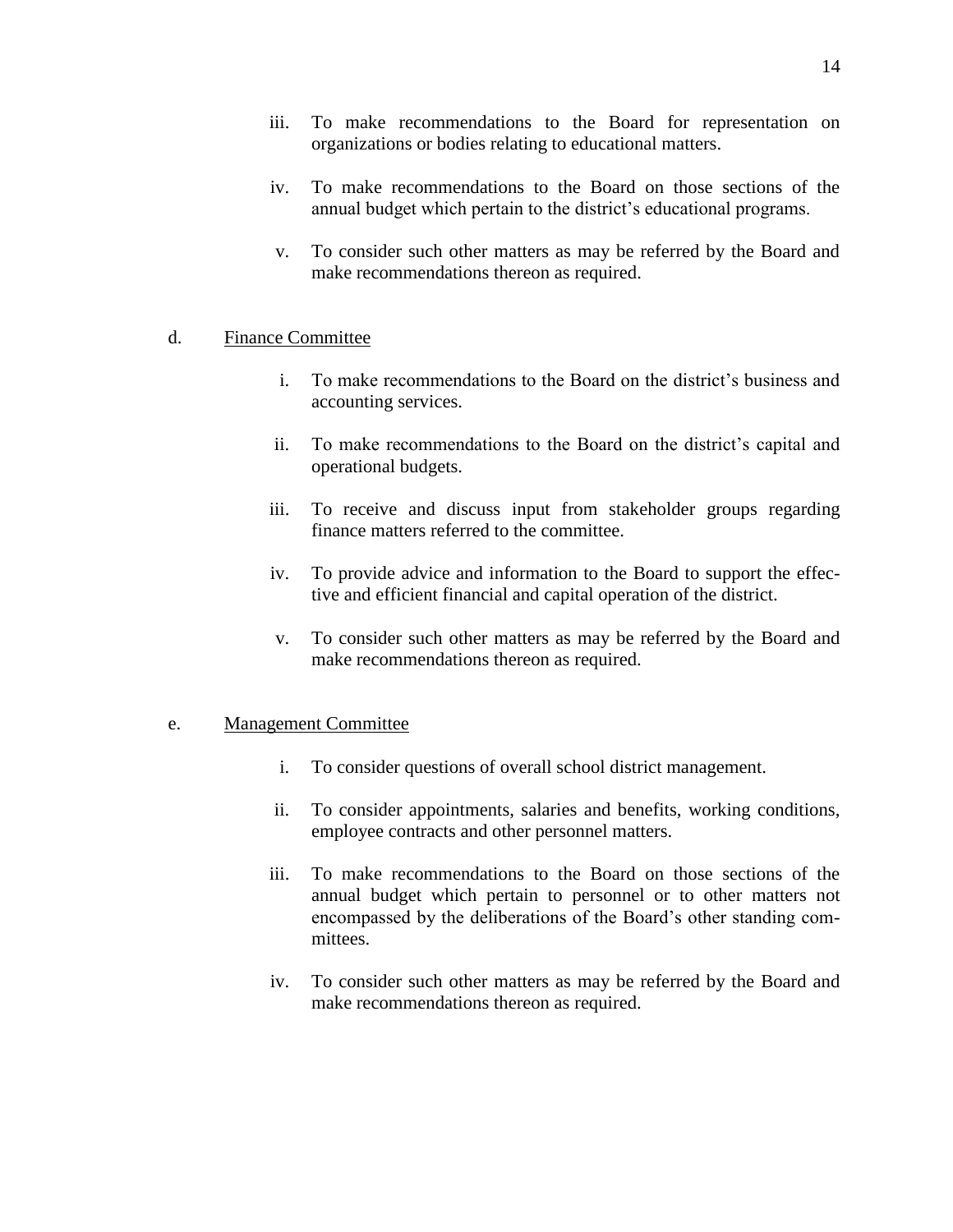#### f. Policy Committee

- i. To consider questions of overall school district policy.
- ii. To ensure existing school district policies are updated in accordance with the provisions of *the School Act* and other provincial legislation.
- iii. To make recommendations to the Board on new policies following changes in current practice, enactment of new legislation or introduction of new regulations.
- iv. To consider such other matters as may be referred by the Board and make recommendations thereon as required.

# g. Youth and Community Services Committee

- i. To consider matters affecting the youth and community services programs of the school district and make recommendations where appropriate.
- ii. To receive and consider reports and recommendations from district staff, partner groups and community groups on youth and community services matters referred by the Board.
- iii. To make recommendations to the Board for representation on organizations or bodies relating to youth and community services matters.
- iv. To make recommendations to the Board on those sections of the annual budget which pertain to the district's youth and community services programs.
- v. To consider such other matters as may be referred by the Board and make recommendations thereon as required.

### **Part 6: Bylaws**

a. Unless expressly required to be exercised by bylaw, all powers of the Board may be exercised by bylaw or resolution.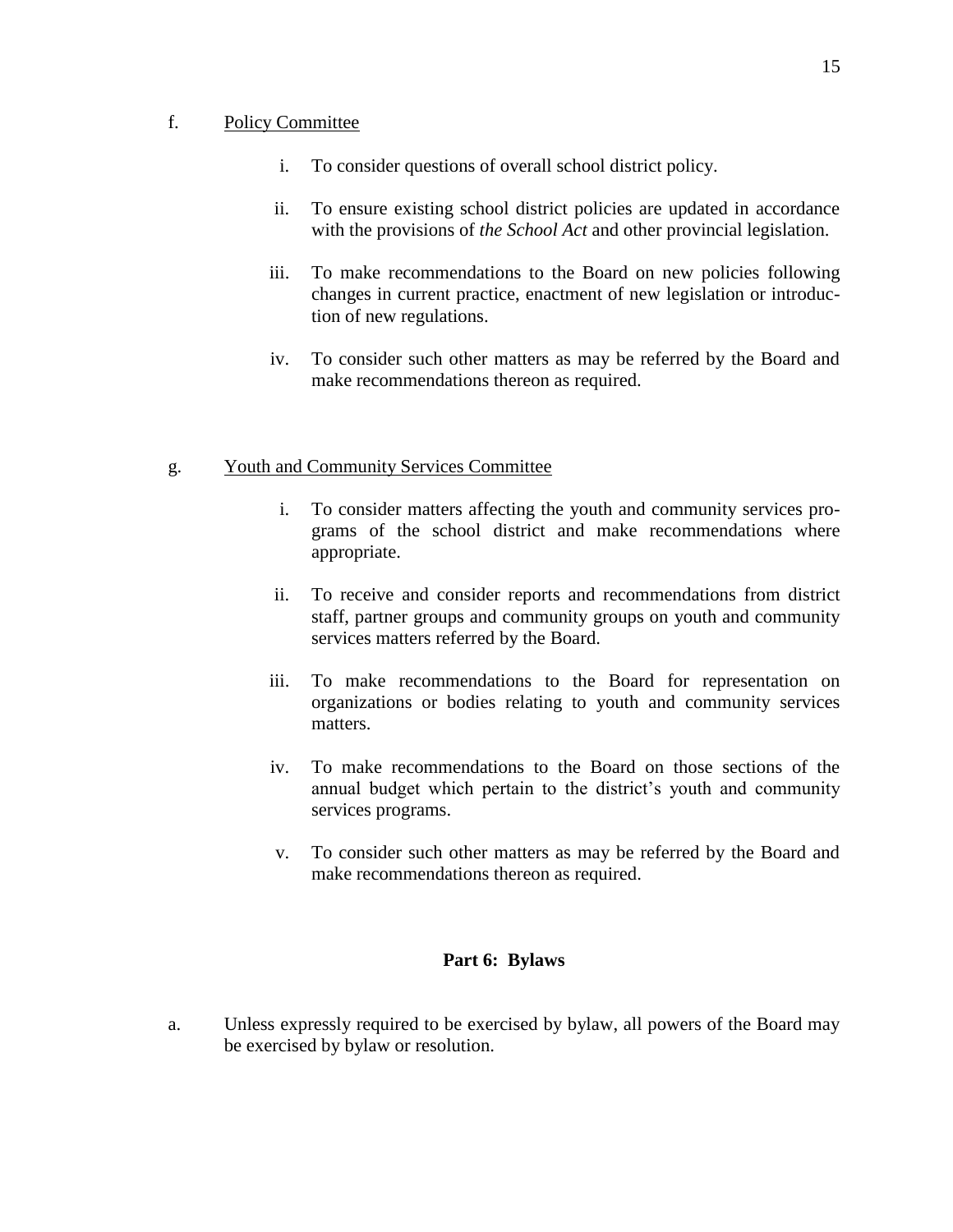- b. Written notice of intention to propose a bylaw shall be given at least 48 hours in advance of the meeting when the bylaw is to be proposed. Notice is deemed to be provided if the item is included in the agenda package distributed at least 48 hours in advance of the meeting.
- c. The procedure for handling bylaws shall be as follows:
	- i. A written or printed copy of the bylaw shall be in possession of each Trustee and made available to each member of the public in attendance at the meeting and a brief explanation of the bylaw provided.
	- ii. A Trustee, seconded by another Trustee, shall move that "this bylaw be now read a first time" and the question determined without amendment or debate. After this motion is passed the bylaw is read a first time.
	- iii. A Trustee, seconded by another Trustee, shall move that "this bylaw be now read a second time". The Trustees discuss the principle of the bylaw. If the motion for second reading is passed, the bylaw is read a second time. The Trustees either fully discuss the bylaw or refer it to a committee, or both. If the bylaw is not referred to a committee the Trustees proceed to a third reading. If the bylaw is referred to a committee the committee shall be instructed when to report back to the Board.
	- iv. At the time set for the report of a committee on a bylaw any amendments proposed shall be discussed and the bylaw debated. Trustees then proceed to third reading. If amendments are other than minor, the bylaw shall be revised and reprinted and distributed to the Trustees.
	- v. The Board shall not give a bylaw more than two readings at any one meeting unless the members of the Board who are present at the meeting unanimously agree to give the bylaw all three readings at the meeting.
	- vi. At the time of the third reading any new amendments proposed shall be dealt with and the bylaw debated. When the proposed amendments are accepted or rejected and the debate has concluded, a Trustee, seconded by another Trustee, shall move "that this bylaw be read for a third time" and, if passed, the bylaw is read for a third time.
	- vii. Following the third reading a Trustee, seconded by another Trustee, shall move that "the bylaw having been read a first, second and third time, be finally passed and adopted the  $\qquad$  day of  $\qquad$ ,  $\qquad$ ; that the Chairperson of the Board (or whoever presided at this time) and the